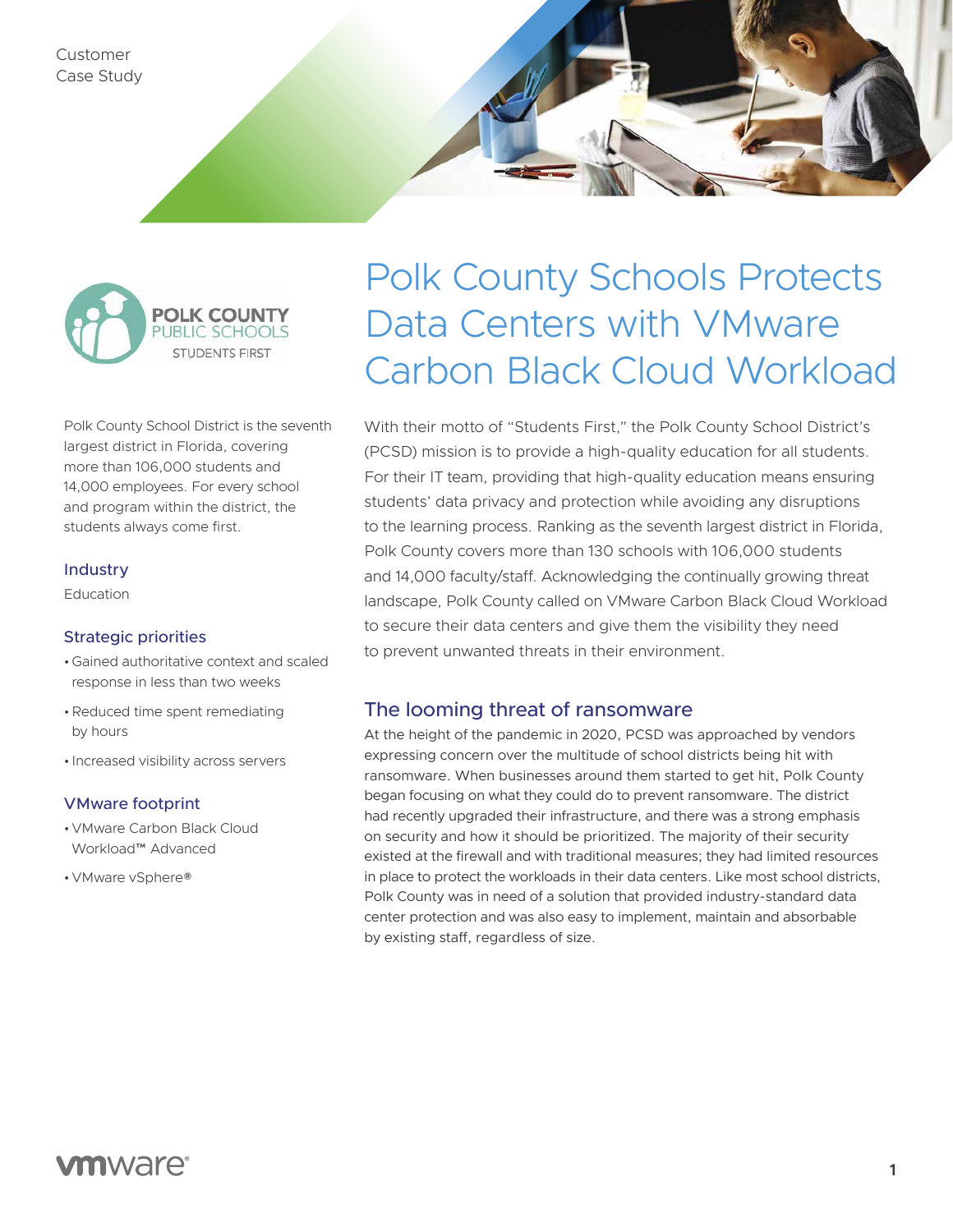

## Simplified workload protection

Through working with VMware for more than a decade using VMware vSphere, VMware vRealize® Operations™, and VMware vCenter®, Polk County knew their first call would be to VMware. The VMware team has always been very responsive to any issues that arise for Senior Manager of Network Operations Mike Chiavuzzi and his team. Armed with the familiarity of their environment and technology stack, the VMware team presented a demo of how Carbon Black Cloud Workload can easily and quickly isolate a server all from within their current vSphere Client™ console. Chiavuzzi appreciated the simple user interface and capabilities that would help make their jobs easier and more efficient.

Workload security bridges the gap between IT admins and security operations. In the case of Polk County, workload security helps teams that wear various hats manage both responsibilities of IT and security. As a customer of vSphere, Polk County was able to turn on their security with just a click of a button in the same vSphere console they use every day. Tightly integrated with vSphere, Carbon Black Cloud Workload provides a seamless lifecycle management experience that alleviates installation and management overhead. By having osquery and vulnerability assessment within a single console, the team can focus on simplifying their approach to assess their server environment and maintain their overall IT hygiene.

"It's a good value for what you're providing," said Chiavuzzi. "With VMware and Carbon Black married up, it had to be good. It was a pretty easy decision."

After embracing VMware more than 10 years ago, Polk County is now a complete VMware shop for their data center.

## A speedy deployment with the help of VMware Professional Services

In assessing their deployment, Polk County took advantage of the Quick Start Deployment services with the VMware Professional Services team.

"I just can't say enough about the ease of getting [Carbon Black Cloud Workload] set up. It's a pretty good turnaround for what you get out of it," says Chiavuzzi.

From onboarding, integration and testing through training Polk County's IT team, the VMware Professional Services team ensured everything stayed on track. Network Administrator Terry Arnold was able to get the product stood up and running within a week and a half on the elected servers. From there, it took two weeks for Carbon Black Cloud Workload to scan all their servers running under a standard policy. By testing a few pilot use cases with Professional Services, Arnold was able to determine the best policies to keep their servers secure. Having that link to Professional Services also meant Arnold had weekly meetings with the VMware team to walk through troubleshooting and drill down into what was really going on in their environment.

"We know we're catching things, we can see it, and we can monitor [what is happening] so [VMware Carbon Black Cloud Workload] gives us another layer of comfort and security that we never had before."

Mike Chiavuzzi, Senior Manager of Network Operations, Polk County School District

# An extra layer of comfort and security

Once the solution was up and running, the team could quickly identify any unsanctioned changes and program modifications on their servers. "9 out of 10 times, that is how ransomware will get through, and I like how [Carbon Black Cloud Workload] will stop it," says Arnold.

Thanks to the new policy the VMware team helped set up, Polk County is now protected from security risks that could arise internally or externally via changes to programs without IT's knowledge.